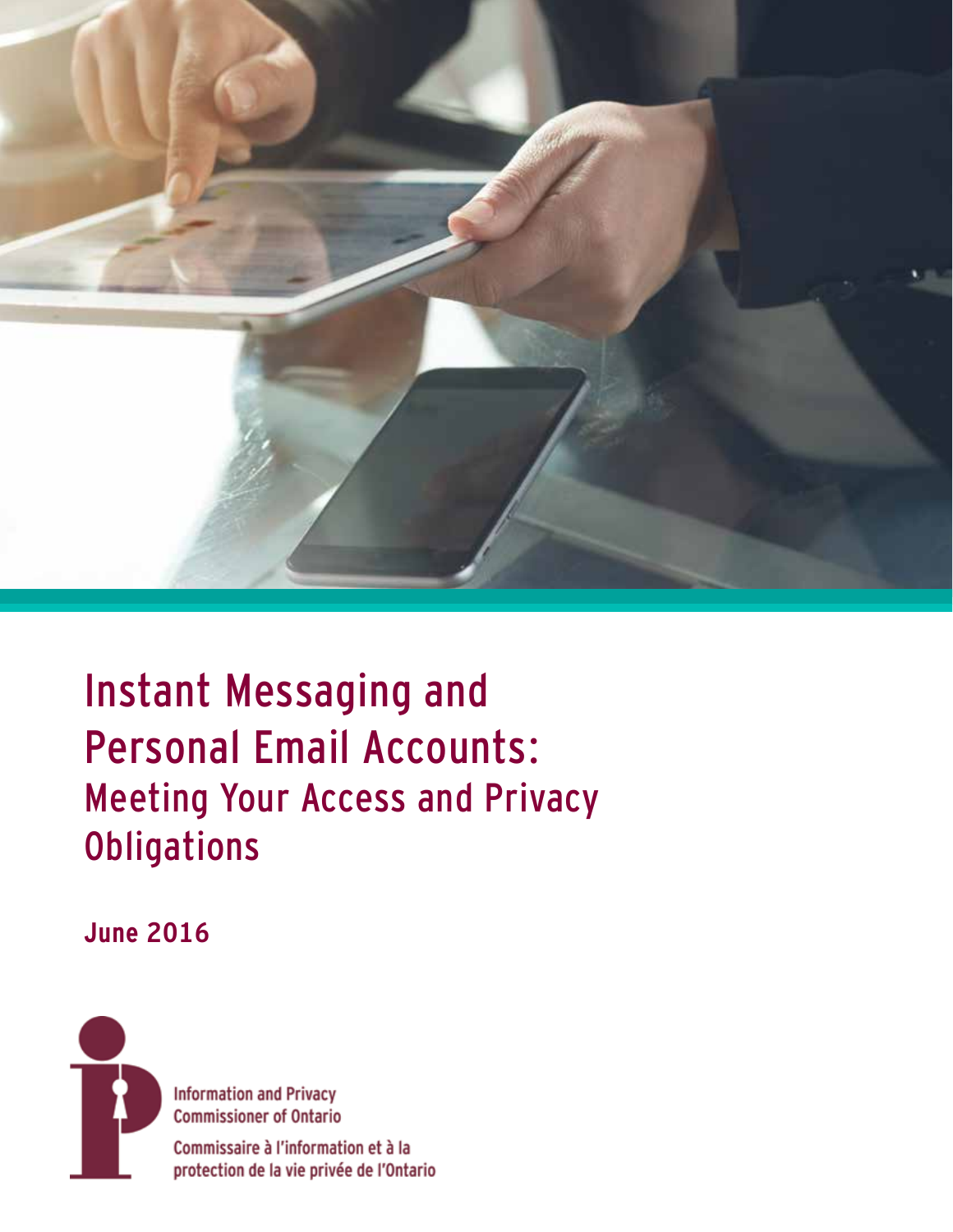**Acknowledgments**

**The IPC gratefully acknowledges the contributions of staff at Ontario's Ministry of Government and Consumer Services, Ryerson University and the City of London, whose suggestions and insights have informed this paper.**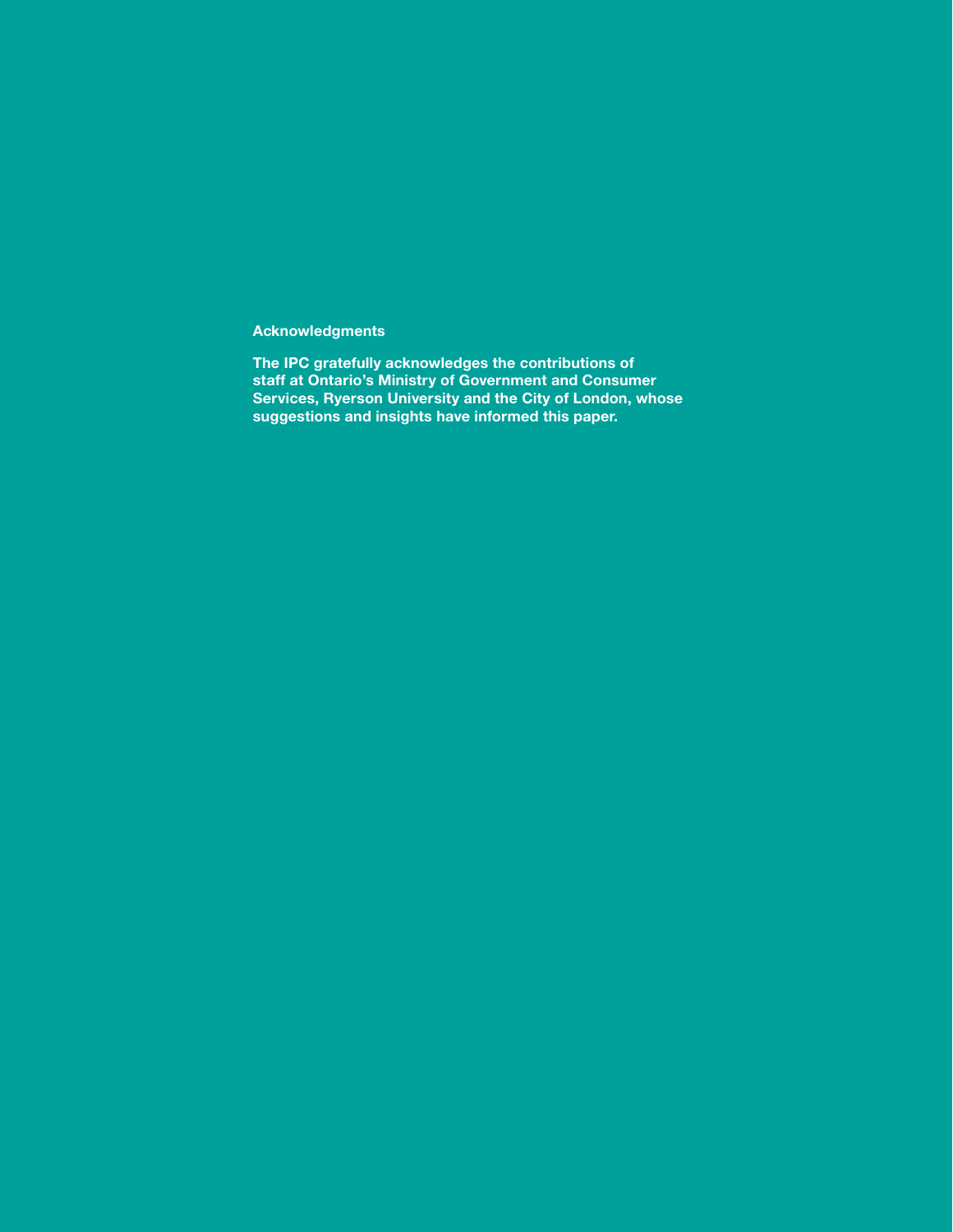# **CONTENTS**

| Are Instant Messages and Emails Sent from or Received |  |
|-------------------------------------------------------|--|
| Are Instant Messages and Emails Sent from or Received |  |
|                                                       |  |
|                                                       |  |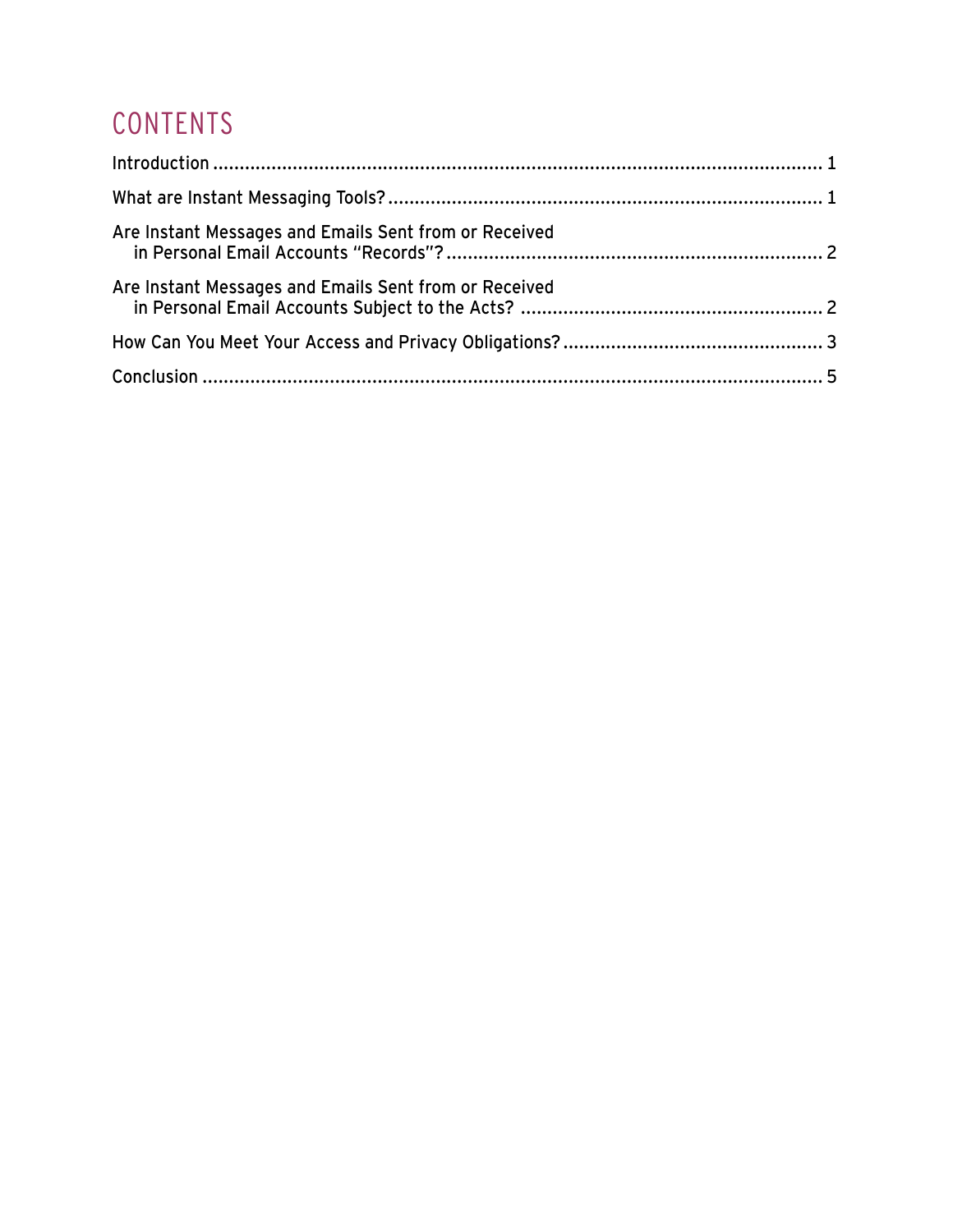### <span id="page-3-0"></span>INTRODUCTION

Staff of institutions subject to the *Freedom of Information and Protection of Privacy Act* (*FIPPA*) or the *Municipal Freedom of Information and Protection of Privacy Act* (*MFIPPA*) have access to a wide variety of popular communications tools and services. Some employees of municipal

and provincial government institutions, elected officials and political staff, including elected officials, conduct business using instant messaging tools, and personal or political party email accounts (personal email accounts), in addition to their institution-issued email accounts.

These instant messaging tools and personal email accounts create a number of record keeping and compliance challenges. Some of those challenges include:

searching for and producing records that are responsive to access requests

Records relating to the conduct of an institution's business are subject to the access and privacy provisions of FIPPA and MFIPPA, even if they are created, sent or received through instant messaging tools, or noninstitutional email accounts.

- ensuring that records are retained and preserved according to the requirements set out in *FIPPA* and *MFIPPA*
- ensuring the privacy and security of personal information

The guidelines below are designed to help you meet your administrative and legal obligations under the acts.

### WHAT ARE INSTANT MESSAGING TOOLS?

Instant messaging tools allow electronic, written messages to be shared in real-time. A few examples of instant messaging tools include:

- Short Message Service (SMS) or Multimedia Message Service (MMS) text messages
- BlackBerry Messenger (including Personal Identification Number protocol or "PIN-to-PIN" communications)
- internal instant messaging systems, such as Lync
- online instant messaging applications like WhatsApp, Facebook Messenger or Google **Hangouts**
- any other similar application that allows for real-time, written communication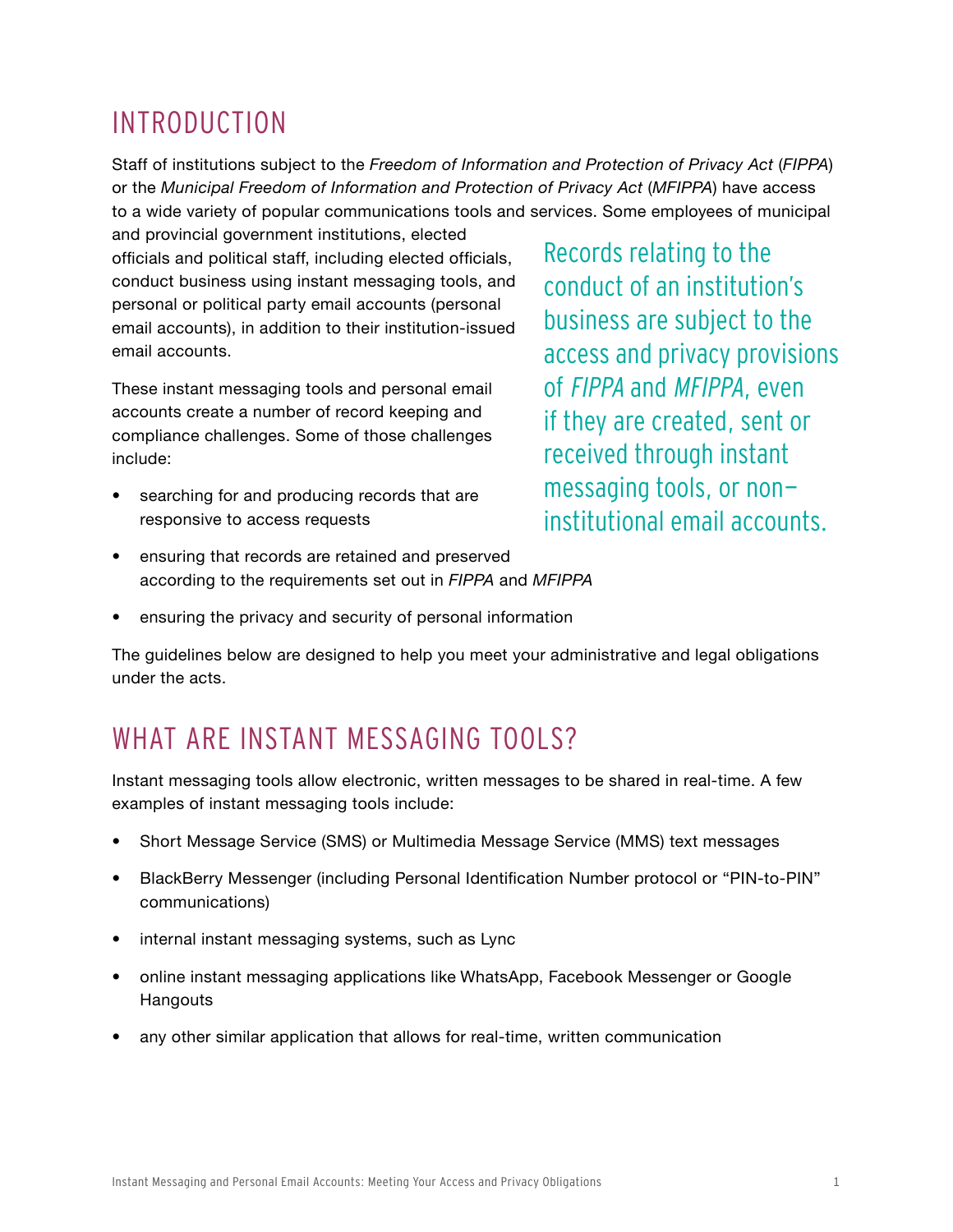## <span id="page-4-0"></span>ARE INSTANT MESSAGES AND EMAILS SENT FROM OR RECEIVED IN PERSONAL EMAIL ACCOUNTS "RECORDS"?

Yes. The term "record" is defined in section 2(1) of *FIPPA* and *MFIPPA*, in part, as follows:

"record" means any record of information however recorded, whether in printed form, on film, by electronic means or otherwise, and includes,

- (a) correspondence, a memorandum, a book, a plan, a map, a drawing, a diagram, a pictorial or graphic work, a photograph, a film, a microfilm, a sound recording, a videotape, a machine readable record, any other documentary material, regardless of physical form or characteristics, and any copy thereof, and
- (b) … any record that is capable of being produced from a machine readable record under the control of an institution by means of computer hardware and software or any other information storage equipment and technical expertise normally used by the institution

Instant messages and emails are forms of electronic correspondence and are considered records under the acts, regardless of the tool or service used to create them.

### ARE INSTANT MESSAGES AND EMAILS SENT FROM OR RECEIVED IN PERSONAL EMAIL ACCOUNTS SUBJECT TO THE ACTS?

Section 10 of *FIPPA* and section 4 of *MFIPPA* state that "every person has a right of access to a record or a part of a record in the custody or under the control of an institution" unless specific exemptions apply.

The IPC has set criteria that are used to decide if a record is in the custody or control of an institution. These go beyond the physical location of a record and involve factors such as the purpose of the record, who created it, and whether or not it relates to the institution's mandate or functions.<sup>1</sup>

A record does not need to be both in the custody and control of an institution, but rather one or the other.<sup>2</sup> Therefore, in those cases where a record is not in the custody of the institution, the question is whether it is under the institution's control. In deciding this, the IPC considers the following:

- 1. Do the contents of the record relate to the institution's business?
- 2. Could the institution reasonably expect to obtain a copy of the record on request?

<sup>1</sup> **[IPC Order MO-3281](https://www.ipc.on.ca/images/Findings/MO-3281.pdf)** (22 January 2016)

<sup>2</sup> **[IPC Order P-239](https://www.ipc.on.ca/images/Findings/Attached_PDF/P-239.pdf)** (5 September 1991)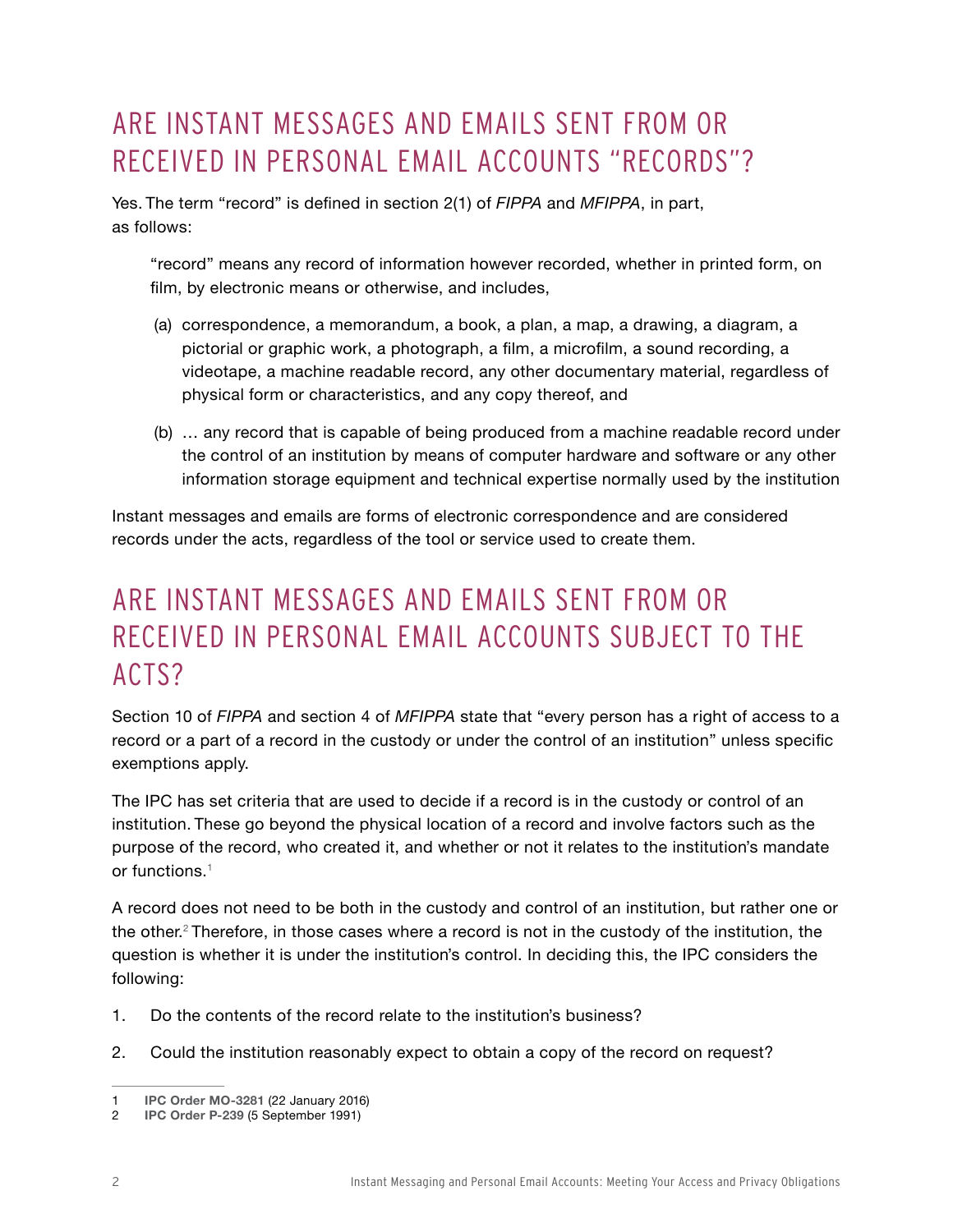<span id="page-5-0"></span>Applying this approach, emails sent from or received in personal email accounts have been found to be under an institution's control for *FIPPA* and *MFIPPA* purposes.3

### HOW CAN YOU MEET YOUR ACCESS AND PRIVACY OBI IGATIONS?

The IPC strongly recommends that institutions prohibit their staff from using instant messaging tools and personal email accounts for doing business, unless they can be set up to retain and store records automatically. $^4\,$ 

However, there may be situations where an institution has a legitimate business need to use these tools or accounts. If your institution is considering using instant messaging tools, or permitting the use of personal email accounts, the following steps can help you plan for compliance with the acts.

#### ASSESS THE RISKS AND BENEFITS

Conduct a needs analysis to determine when the use of these tools would be appropriate or necessary, and whether the benefits outweigh the risks. This does not need to be a formal review or audit.

In some cases, there may be a legitimate business need to use instant messaging. For example, university staff may determine that they need to use instant messaging tools to communicate with students or to conduct independent research.

If it is necessary to use instant messaging tools or personal email accounts for business purposes, do a thorough review of the privacy, security and access implications.

If possible, all communications should be automatically and securely retained on your institution's digital storage. Ensure that you can search and retrieve records so that you can meet your access to information and other obligations.

Consult with your information technology staff, and records and information management staff to:

- determine the types of tools that best support your institution's communications and records management needs
- determine if records can be automatically and securely retained on your institution's digital storage

<sup>3</sup> **[IPC Order MO-3281](https://www.ipc.on.ca/images/Findings/MO-3281.pdf)** and **[IPC Order MO-3107-F](https://www.ipc.on.ca/images/Findings/MO-3107-F%20.pdf)** (30 September 2014)

<sup>4</sup> This is consistent with the recommendations made by the Information Commissioner of Canada and the Information and Privacy Commissioner for British Columbia:

Information Commissioner of Canada, "**[Access to Information at Risk from Instant Messaging](http://www.oic-ci.gc.ca/eng/pin-to-pin-nip-a-nip.aspx)**," November 2013, and Office of the Information and Privacy Commissioner for British Columbia, "**[Use of Personal Email Accounts for Public](https://www.oipc.bc.ca/guidance-documents/1515)  [Business](https://www.oipc.bc.ca/guidance-documents/1515)**," March 2013.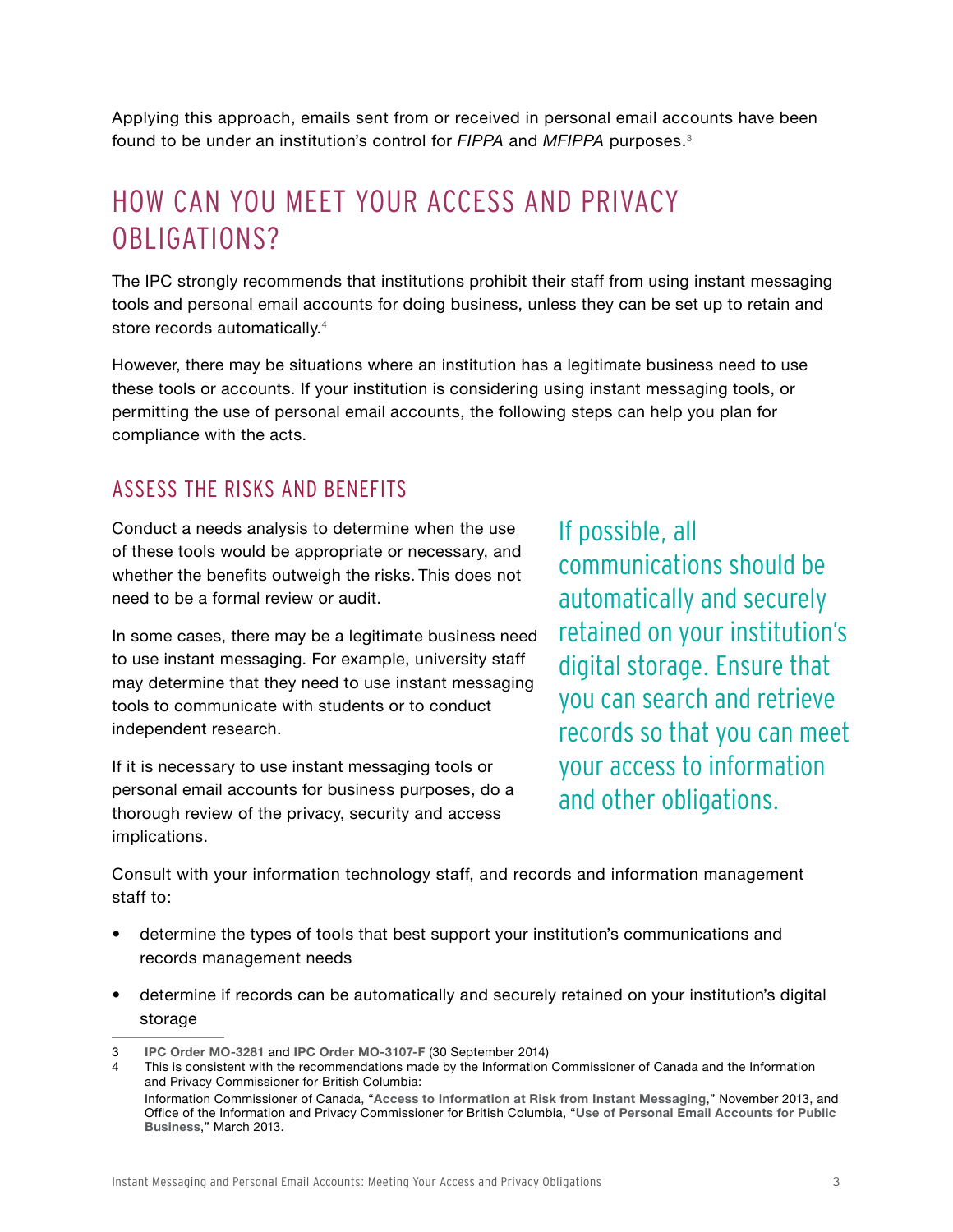However you configure your communication tools, staff need clear guidance and training to ensure records are captured and well managed.

- ensure that the tools include search and retrieval functions to support your access to information and other obligations
- if you can, disable unauthorized software on workissued mobile and other computing devices
- ensure that the records produced by all authorized communications tools are included in your overarching records management plans and training
- include records created through all authorized communication tools in retention schedules and general records management planning

#### DEVELOP AND IMPLEMENT CLEAR POLICIES

You must develop clear and consistent policies on the appropriate use of communications tools. These policies should:

- identify which instant messaging tools and email accounts are permitted for businessrelated communications, and clearly prohibit the use of other tools and accounts
- require staff, if they have sent or received business-related communications using unauthorized tools or accounts, to immediately, or within a reasonable time, copy records to their official or authorized email account or the institution's computer or network. This can be as simple as saving a copy to a shared drive or forwarding it to an institutional email account
- inform staff that all business-related communications are subject to disclosure and retention requirements, regardless of the tool, account or device used, and that they will have to provide a copy of all business-related communications upon request
- remind staff that when they are collecting records in response to an access to information request, they must search for and produce any relevant records from instant messaging and personal email accounts

If you think staff are not complying with your policies, you must take immediate action to preserve the records.

Remember that it is not enough to develop policies. Your institution must ensure that they are implemented. You can do this by developing clear practice and procedure guides and by providing ongoing staff training.

While it is not possible to account for every potential situation that may result in noncompliance, clear policies, training and awareness go a long way in encouraging staff to responsibly manage their records. Strong policies also help institutions deal with issues as they arise. In some situations, your institution may be required to demonstrate that it has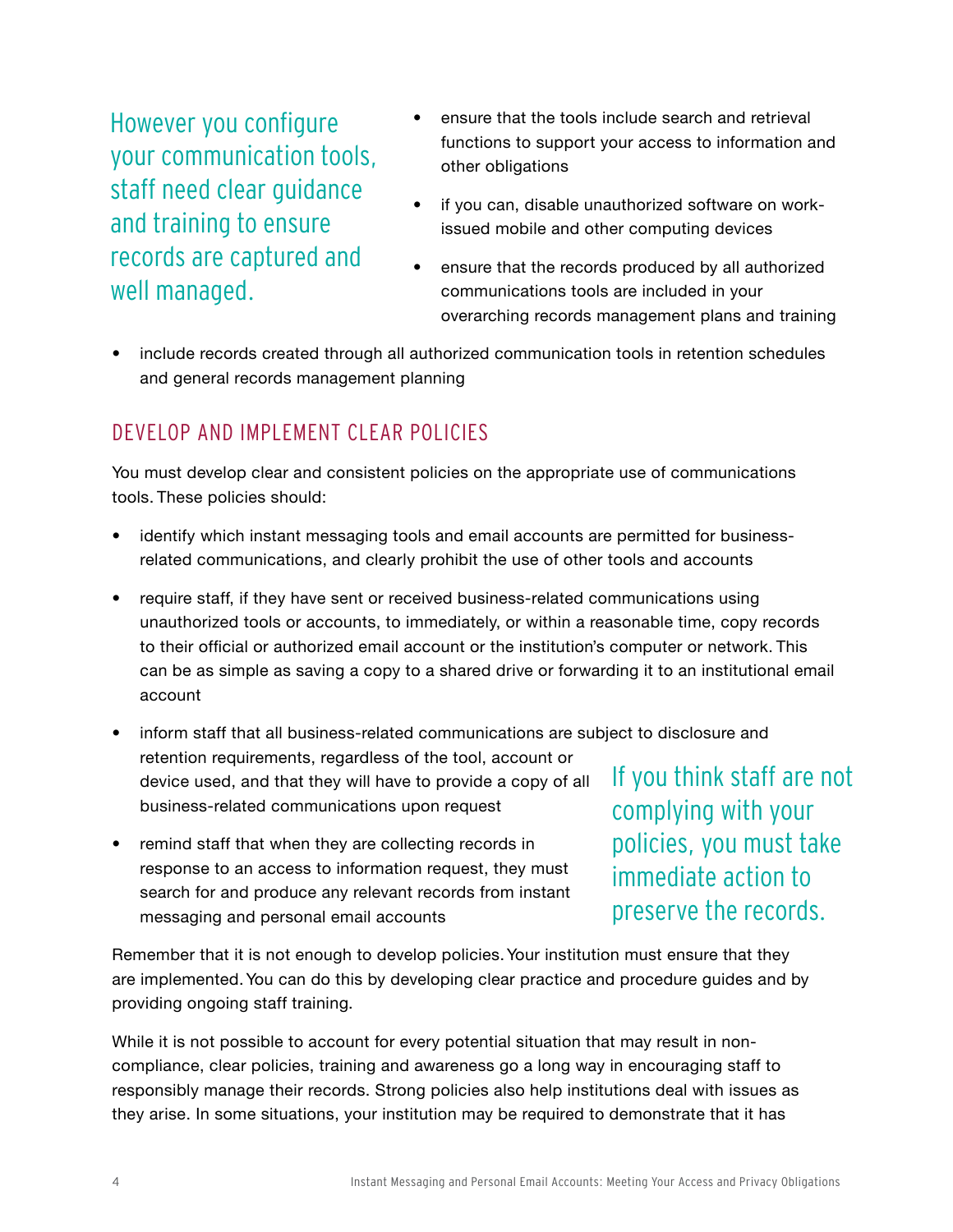<span id="page-7-0"></span>made its best efforts to appropriately manage its records. Policies, procedures and guidelines addressing the use of instant messaging and personal email accounts can help do this.

#### MONITOR AND REVIEW

Your implementation plan should address compliance over time, and should include long-term monitoring and review:

- assign someone to answer questions or concerns about your policies, procedures and practices
- include spot-checks, surveys of staff practices, or other reviews in your plans to ensure that records are being appropriately saved
- if you think staff are not complying with your policies, take immediate action to preserve the records and prevent further loss of information

You cannot evade access to information requests by using instant messaging tools or personal email accounts for business purposes.

### CONCLUSION

Records relating to your institution's business that are created, sent or received through instant messaging tools, or personal email accounts, are subject to the privacy and access provisions of *FIPPA* and *MFIPPA.* The use of these tools creates significant challenges for compliance with the acts and recordkeeping requirements. The IPC recommends that all institutions prohibit the use of instant messaging tools or personal email accounts when conducting institutional business. If it is necessary to use these tools, institutions must plan for compliance by implementing appropriate policy and technical mitigation strategies.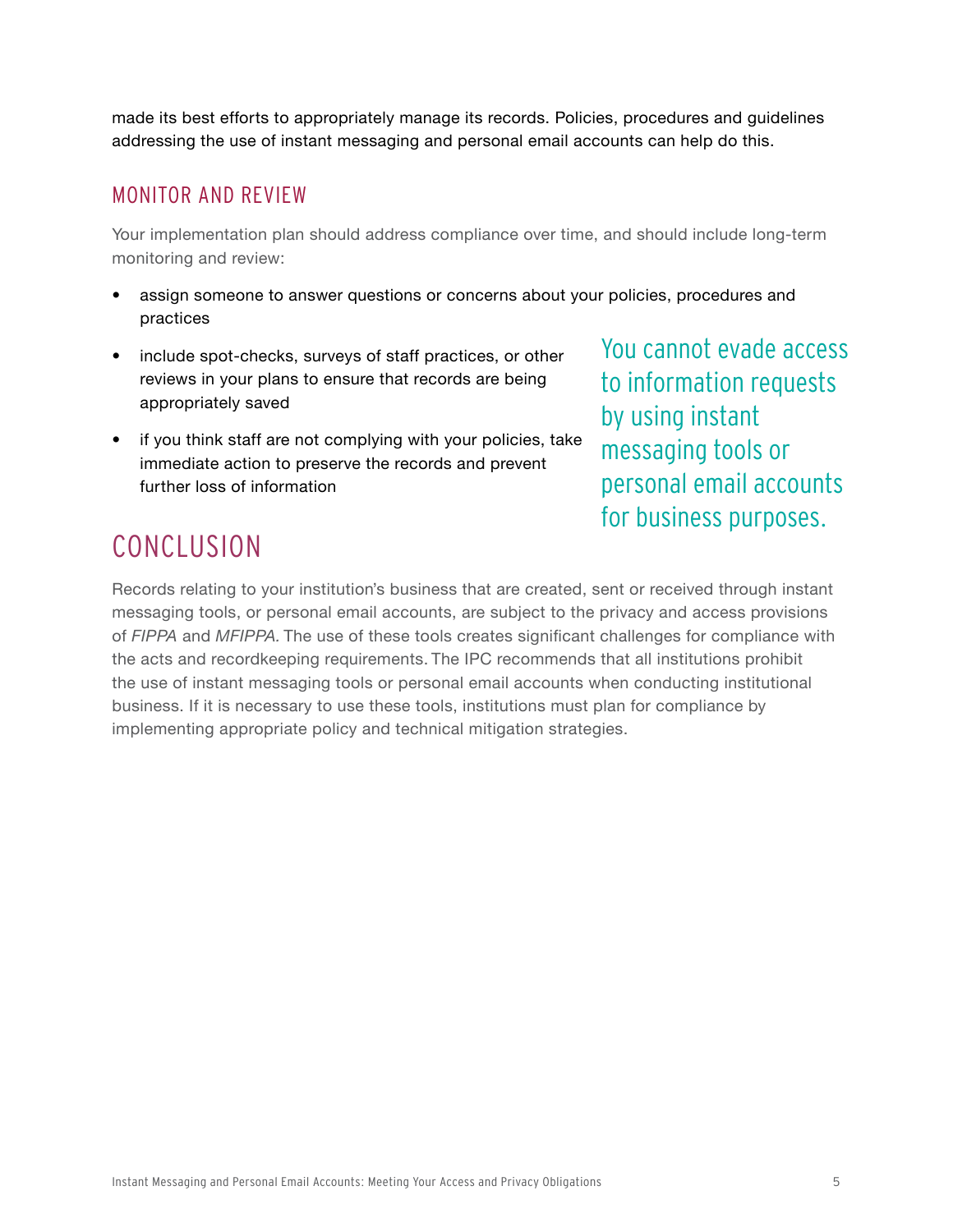#### **ABOUT THE INFORMATION AND PRIVACY COMMISSIONER OF ONTARIO**

T**he role of the Information and Privacy Commissioner of Ontario is set out in three statutes: the** *Freedom of Information and Protection of Privacy Act***, the** *Municipal Freedom of Information and Protection of Privacy Act* **and the** *Personal Health Information Protection Act***. The Commissioner acts independently of government to uphold and promote open government and the protection of personal privacy.**

**Under the three Acts, the Commissioner:**

- **• Resolves access to information appeals and complaints when government or health care practitioners and organizations refuse to grant requests for access or correction,**
- **• Investigates complaints with respect to personal information held by government or health care practitioners and organizations,**
- **• Conducts research into access and privacy issues,**
- **• Comments on proposed government legislation and programs and**
- **• Educates the public about Ontario's access and privacy laws.**